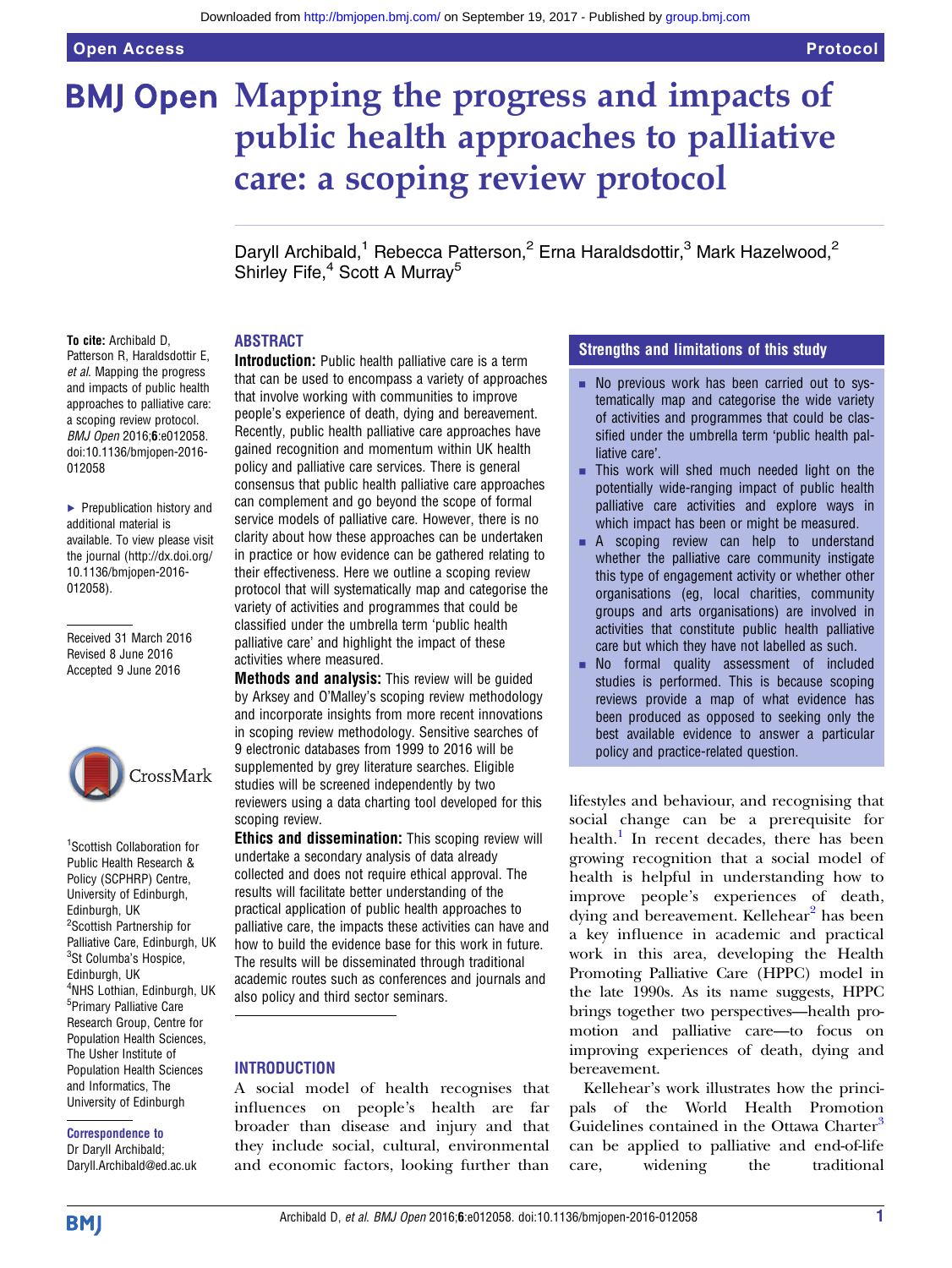## Open Access

service-oriented palliative care model by building policies, creating supportive environments, strengthening community actions, developing personal skills and reorienting health services to support the experiences of dying, death and loss. The linkage of palliative care and health promotion is a good example of the 'new public health' that became prominent in the 1980s which emphasised the importance of the social determinants of health and the active role of individuals in securing their own health.<sup>[4](#page-4-0)</sup>

As the field has developed over recent years, several terms have emerged to describe approaches that are related to or similar to HPPC. In 2014, Sallnow and Paul<sup>[5](#page-4-0)</sup> attempted to develop some conceptual clarity around use of these terms:

A range of terms have now entered the discourse, including 'public health approaches to palliative care' (Conway, 2008), 'compassionate cities' (Kellehear, 2005), 'compassionate communities' (Abel, Bowra, Walter, & Howarth, 2011) and 'health promoting palliative care' (Kellehear, 1999). Such initiatives serve to: improve the relevance of the services offered; develop skills, knowledge and capacity in communities; support coping and resilience in the face of death, dying and loss. (p. 232)

In this relatively new and rapidly developing field, there remains a lack of clarity regarding definitions and use of terminology, and it is outside the remit of this review to address this issue in detail. With the establishment of two new organisations, Public Health Palliative Care International and Public Health Palliative Care UK in 2015, 'public health palliative care' is a relatively recently devised term which is growing in popularity.<sup>[6](#page-4-0)</sup> Recognising that no single term is perfect, within this article, we use the term 'public health palliative care' as an umbrella term to encompass the range of approaches and initiatives relevant to this review, drawing on the conceptualisation by Sallnow and Paul referenced above.

In recent years, approaches to public health palliative care have attracted interest and gradually gained momentum within UK health practice and policy, and among those who are part of and responsible for palliative care services.[7](#page-4-0) There is general consensus that public health palliative care approaches can complement and go beyond the scope of formal service models of palliative care. However, there is not widespread clarity about how these approaches can be undertaken in practice or how evidence can be gathered relating to the effectiveness of these approaches.

No previous work has been carried out to systematically map and categorise the wide variety of activities and programmes that could be classified under the umbrella term 'public health palliative care', to understand the potentially wide-ranging impact of these activities or to explore ways in which impact has been or might be measured.

Despite the rapid international growth of interest in approaches to public health palliative care, few overviews

of literature on these issues are available to date. Rosenberg and Yates<sup>[8](#page-4-0)</sup> conducted a critical review of literature relevant to the conceptual foundations of HPPC that explored the early considerations regarding the convergence of palliative care and health promotion. Sallnow *et al*<sup>[4](#page-4-0)</sup> undertook a systematic review of the evidence relating to the impact of a new public health approach to end-of-life care, specifically as this applies to efforts to strengthen community action.

This article outlines the protocol for a scoping review which aims to:

- 1. Systematically map and categorise the wide variety of activities and programmes that could be classified under the umbrella term 'public health palliative care'.
- 2. Document the impact of these activities where impact has been measured.

A review of this kind has the potential to shed light on whether the palliative care community are the main instigators of this type of engagement activity, or whether other organisations (eg, local charities, community groups and arts organisations) are involved in activities that constitute public health palliative care but which they have not labelled as such. It will set out some of the different understandings, interpretations and approaches which could fall under the umbrella of public health palliative care. It can also provide valuable information about the range of ways that the theory of public health palliative care has been applied in practice in various settings to inform how the concept is understood in practice as well as informing future work in this area. There is also the potential for future work which more fully explores how the impact of activities can be evaluated and what barriers and enablers exist regarding building the evidence base for this field of work.

#### **METHODS**

Various approaches are available for reviewing and synthesising literature; however, given the aims listed above, a scoping review is the most suitable review method to deploy in this case. This can be said as the intention of this review is to produce an overall map of what evidence has been produced as opposed to the approach associated with systematic reviewing where the best evidence available is sought to answer a tightly defined question related to policy and/or practice.<sup>[9](#page-4-0)</sup>

Scoping reviews are thus broader in nature than systematic reviews in that they provide an overview of existing evidence regardless of quality. Scoping reviews, therefore, allow researchers to examine the extent, range and nature of research activity in their chosen area. Despite no formal quality assessment being undertaken, scoping reviews nevertheless apply a comprehensive and systematic approach to mapping the literature, key concepts, theories, evidence and research gaps in a field using broadly framed questions.<sup>[9](#page-4-0)</sup>

This scoping review will conform to the five-stage framework laid out by Arksey and O'Malley;<sup>[10](#page-4-0)</sup> however,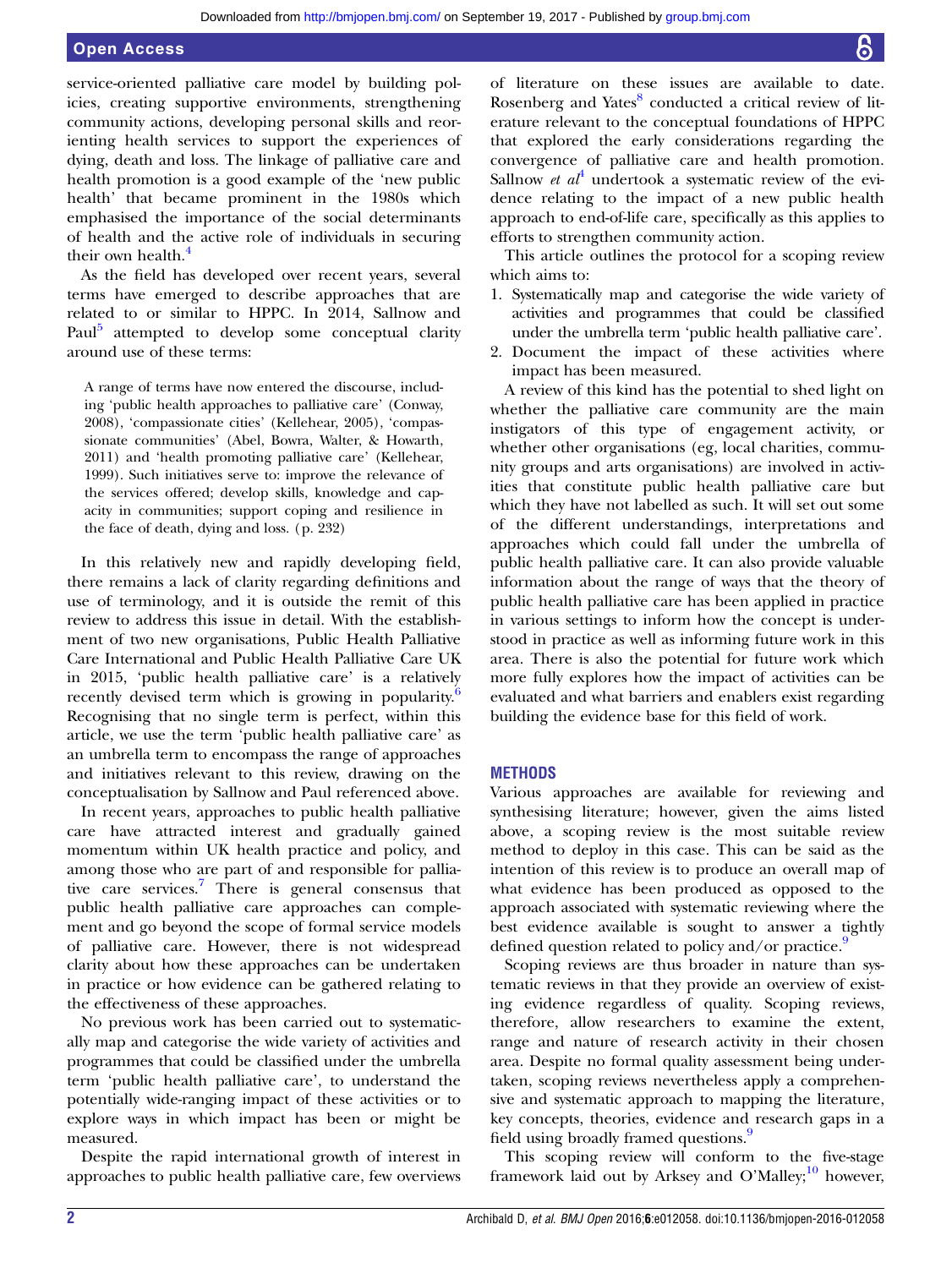in setting out the plan of the review in this way, we will also draw on more recent refinements to Arksey and O'Malley's framework by Levac *et al*<sup>[11](#page-4-0)</sup> and the Joanna Briggs Institute.<sup>[9](#page-4-0)</sup>

#### Stage 1: Identifying the research questions

The first stage in the process of conducting a scoping review is to identify the research question(s) for the study and to link the question with purpose of the study.<sup>[10 11](#page-4-0)</sup> With that in mind, we developed a series of research questions related to the aims of the study. However, as the process of conducting a scoping review is often iterative, requiring a reflexive approach to each stage as the researcher becomes increasingly familiar with the literature, there is a possibility that revisions may be made to the research questions. Six research questions were identified to guide the scoping review. These questions were developed via a series of research team meetings:

- 1. What programmes have been carried out and are presented in the social science and medical literature around public health palliative care?
- 2. What barriers and facilitators to implementing programmes are identified in the social science and medical literature around public health palliative care?
- 3. What programmes have been evaluated in the social science and medical literature around public health palliative care and how have they been evaluated?
- 4. What impacts are reported in the social science and medical literature around public health palliative care?
- 5. What are the key gaps in the social science and medical literature around public health palliative care?
- 6. What are the target populations being addressed in the social science and medical literature around public health palliative care?

#### Stage 2: Identifying relevant studies

Sallnow and Paul $<sup>5</sup>$  $<sup>5</sup>$  $<sup>5</sup>$  provide a conceptualisation which</sup> acts as a useful basis for identifying relevant work for this scoping review:

Such initiatives serve to: improve the relevance of the services offered; develop skills, knowledge and capacity in communities; support coping and resilience in the face of death, dying and loss. (p. 232)

In consultation with a senior medical librarian at the University of Edinburgh, we developed a working framework for a search strategy (see online [supplementary](http://dx.doi.org/10.1136/bmjopen-2016-012058) [appendix](http://dx.doi.org/10.1136/bmjopen-2016-012058) 1). The design of the search strategy was underpinned by key inclusion criteria (see box 1). These criteria were categorised according to the broad Population —Concept—Context (PCC) mnemonic recommended by the Joanna Briggs Institute for scoping reviews<sup>9</sup> as a less restrictive alternative to the PICO (Population,

#### **Box 1** Inclusion criteria

#### Population

- ▸ Human participants
- ▸ Any age
- ▸ Any sex
- Concept
- ▶ Any public health palliative care initiative carried out between 1999 and 2016

Open Access

**Context** 

- ▸ Research articles are limited to developed countries (and regions) including UK, Canada, USA, Continental Europe, Australia and New Zealand where contemporary societal attitudes to death and dying may be comparable
- ▸ All settings considered
- ▸ Original research articles (any methods) and review articles including: systematic reviews, meta-analyses, meta-syntheses, narrative reviews, mixed-methods reviews, qualitative reviews and rapid reviews

Intervention, Comparator and Outcome) mnemonic recommended for systematic reviews.

#### Search strategy

The search strategy will follow the three-step process recommended by the Joanna Briggs Institute.<sup>[9](#page-4-0)</sup> The first of these steps has been undertaken and involved a limited preliminary search of one online database relevant to the topic (Ovid MEDLINE). This search resulted in 6787 studies.

The second step will contain an analysis of the text words contained in the title and abstract of retrieved papers, and of index terms used to describe the articles. A second search using all identified keywords and index terms will then be undertaken across all included databases. These databases will include Ovid EMBASE, EBSCO CINAHL, EBSCO PsycINFO, Proquest, Applied Social Sciences Index and Abstracts, Proquest Education, Resources Information Center, OCLC Anthropology Plus, Ovid British Nursing Index, Social Sciences Citation Index and Conference Proceedings Citation Index—Social Science & Humanities.

The third and final step will check the reference lists of all identified reports and articles for additional studies. Grey literature searches will also be undertaken to identify any non-indexed literature of relevance to this review. The final included studies will be held stored using a reference management software package and duplicates will be removed.

#### Stage 3: Study selection

The study selection process will be implemented over two stages. The first stage will involve the review of titles by one reviewer (DA) to determine study eligibility based on the above stated inclusion and exclusion criteria. For example, foreign language titles or titles that indicate a study was carried out in an ineligible country will be removed. Titles will be screened as 'included',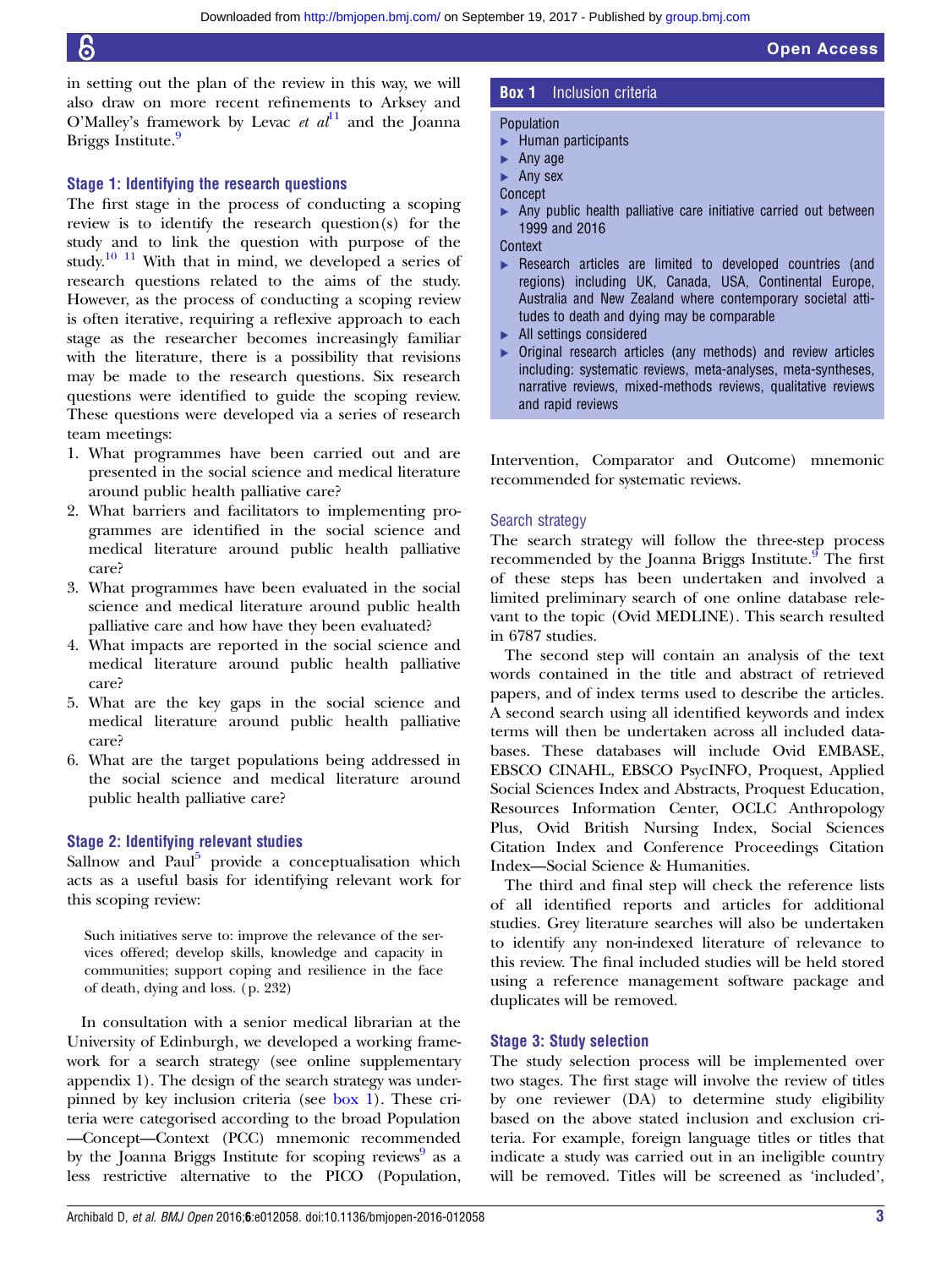'excluded' or 'uncertain'. Should uncertainty arise with a title in the first stage, the citation will be considered in the second stage.

The second stage of the selection process will see two reviewers (DA and EH) apply the inclusion criteria to all abstracts. Should differences arise, the reviewers will consult with a third reviewer to reach consensus. When consensus is not reached, those articles will be included in the review.

To recap, a formal assessment of the quality of included studies will not be undertaken as scoping reviews aim to provide a map of what evidence has been produced rather than seeking only the best available evidence to answer a particular question related to policy and practice.

#### Stage 4: Charting the data

The process of data extraction in scoping reviews is termed 'charting' the results. $\frac{8}{10}$  $\frac{8}{10}$  $\frac{8}{10}$  The charting process aims to generate a descriptive summary of the results that corresponds to the aims and research questions of the scoping review. A draft charting form (see box 2) has been developed at the protocol stage to aid the collection and sorting of key pieces of information from the selected articles.

Data to be extracted from the included studies will include standard information (such as author, year of publication and study objectives). In addition, further information pertaining to the key features of programmes and activities that promote 'public health palliative care' will be searched for in the included studies. This additional information takes the form of a priori categories that incorporate Kellehear's 'Big 7' checklist, $\frac{12}{12}$  which is a seven-point checklist to assess how well a programme/initiative matches the criteria of HPPC. However, additional categories may emerge during the data collection, and the data extraction form will include a category for reviewers to record emergent themes that will be discussed and refined during research team meetings. This may be further refined at the review stage and the charting form updated accordingly.

#### Stage 5: Collating, summarising and reporting the results

The central challenges to undertaking a scoping review centre on determining a framework for presenting a narrative account. $13$  With that said, the strategy of reporting results from this review will draw on recent innovations in reporting scoping review results, such as from Halas *et al*<sup>[13](#page-4-0)</sup> and Nelson *et al*.<sup>[14](#page-4-0)</sup> Both of the aforementioned studies advocate using a modified version of the Preferred Reporting Items for Systematic Reviews and Meta-Analysis  $(PRISMA)^{15}$  $(PRISMA)^{15}$  $(PRISMA)^{15}$  to present results from the search process. We will also modify the PRISMA checklist, specifically by incorporating the elements of the checklist that are congruent with the underpinnings of scoping review methodology while removing points that are not, such as those points that relate to bias. Drawing further on the work of Levac *et al*<sup>[11](#page-4-0)</sup> and Nelson *et al*,<sup>[14](#page-4-0)</sup>

#### **Box 2** Draft data charting form

- 1. Bibliographic information
- Study ID
- Article title
- Extracted by
- Checked by

Type of publication ( journal article, book chapter, grey literature)

- **Country** 2. Researcher details
- Authors and affiliations (list as presented on paper)
- 3. Aims and methods Study aims/objectives Methodology **Methods**
- 4. Scoping review PCC Population Concept (interventions/programmes and outcomes assessed) **Context**
- 5. A priori themes (does the paper report data relating to the following?)
	- a. Social difficulties around death, dying, loss or care
	- b. Reducing harms associated with death, dying, loss or care (eg, isolation/loneliness)
	- c. Early interventions along the journey of death, dying, loss or care?
	- d. Changes to settings/environments
	- e. Participatory approaches
	- f. Sustainable approaches
- g. Evaluability

6. Emergent themes (does the paper report on any further issues not related to the above that might be of interest to this review?)

- a.
- b.
- c.
- d.

we will also present a numerical overview of the amount, type and distribution of the included studies. The central section of the review will comprise a thematic summary of the findings that relates the a priori and emergent categories extracted from the included studies to the research questions stated above.

#### **CONCLUSION**

Scoping reviews can be complex to undertake; however, an a priori protocol will help in the process of preparing for such a review in order to provide an approach that offers clarity, strength and transparency to avoid problems occurring during the undertaking of the review. The review will have relevance to a variety of audiences including researchers, clinicians and policymakers interested in better understanding the practical application of public health palliative care, the impacts these activities can have and how to build the evidence base for this work in future. The study research team includes experts in public health palliative care from academia, NHS Scotland and the third sector. [Table 1](#page-4-0) shows the timeline for study completion.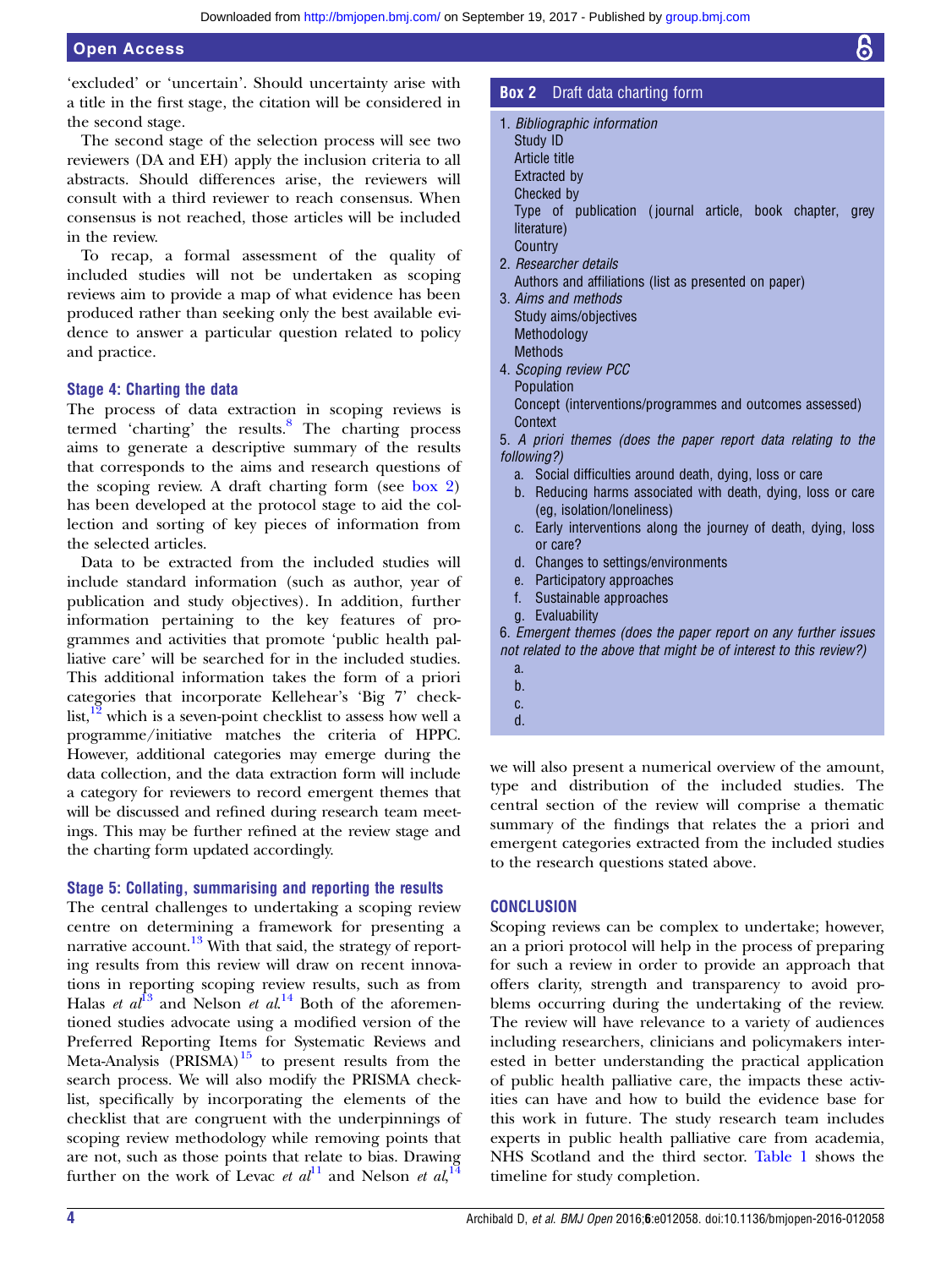<span id="page-4-0"></span>

|                                 | <b>Month</b>            |                      |                      |                    |              |                     |                       |                          |                        |                               |
|---------------------------------|-------------------------|----------------------|----------------------|--------------------|--------------|---------------------|-----------------------|--------------------------|------------------------|-------------------------------|
|                                 | <b>February</b><br>2016 | <b>March</b><br>2016 | <b>April</b><br>2016 | <b>May</b><br>2016 | June<br>2016 | <b>July</b><br>2016 | <b>August</b><br>2016 | <b>September</b><br>2016 | <b>October</b><br>2016 | <b>Author</b><br>involvement  |
| Writing<br>protocol             |                         |                      |                      |                    |              |                     |                       |                          |                        | DA                            |
| Search<br>Screening<br>Analysis |                         |                      |                      |                    |              |                     |                       |                          |                        | DA and EH<br>DA and EH<br>All |
| Writing-up                      |                         |                      |                      |                    |              |                     |                       |                          |                        | All                           |

Twitter Follow Mark Hazelwood at [@Palliative\\_Scot](http://twitter.com/Palliative_Scot)

Acknowledgements The authors thank Marshall Dozier, Senior Liaison Librarian for the College of Medicine and Veterinary Medicine, University of Edinburgh for expertise provided in designing the draft search strategy for this scoping review.

Contributors All authors have contributed to the development of the research questions and study design. DA led the preparation of the manuscript and led the writing of the methods and discussion sections. RP led the writing of the introduction section and contributed to the study design and development of research questions and provided detailed comments on earlier drafts. EH, MH and SF jointly conceived the idea for the project, contributed to the study design and development of research questions and provided detailed comments on earlier drafts. SAM led the supervision of the manuscript preparation, jointly conceived the idea for the project, contributed to the study design and development of research questions and provided detailed comments on earlier drafts.

Funding DA is funded jointly by the Medical Research Council (MRC) and Chief Scientist Office (CS0).

#### Competing interests None declared.

Ethics approval The manuscript outlines a protocol for a scoping review that will undertake a secondary analysis of data already collected (from human participants) and does not require ethical approval.

Provenance and peer review Not commissioned; externally peer reviewed.

**Open Access** This is an Open Access article distributed in accordance with the terms of the Creative Commons Attribution (CC BY 4.0) license, which permits others to distribute, remix, adapt and build upon this work, for commercial use, provided the original work is properly cited. See: [http://](http://creativecommons.org/licenses/by-nc/4.0/) [creativecommons.org/licenses/by/4.0/](http://creativecommons.org/licenses/by-nc/4.0/)

#### REFERENCES

- 1. Dahlgren G, Whitehead M. Policies and strategies to promote social equity in health. Copenhagen: World Health Organization, 1992. <http://www.gov.scot/Publications/2008/06/25104032/4>
- 2. Kellehear A. Health-promoting palliative care. Melbourne: Oxford University Press, 1999.
- 3. WHO. The Ottawa Charter for health promotion. Ottawa, ON, Canada: WHO/Canadian Public Health Association/Health Canada, 1986.
- 4. Sallnow L, Richardson H, Murray SA, et al. The impact of a new public health approach to end-of-life care: a systematic review. [Palliat Med](http://dx.doi.org/10.1177/0269216315599869) 2016;30:200–11.
- 5. Sallnow L, Paul S. Understanding community engagement in end-of-life care: developing conceptual clarity. [Crit Publ Health](http://dx.doi.org/10.1080/09581596.2014.909582) 2014;25:231-8.
- Karapliagou A, Kelleahear A. The forgotten people in British public health: a national neglect of the dying, bereaved and caregivers. [BMJ Support Palliat Care](http://dx.doi.org/10.1136/bmjspcare-2015-000981) 2015;6:153–9.
- 7. Haraldsdottir E, Clark P, Murray SM. Health promoting palliative care arrives in Scotland European. J Palliat Care 2010;17:130–2.
- 8. Rosenberg JP, Yates PM. Health promotion in palliative care: the case for conceptual congruence. [Crit Publ Health](http://dx.doi.org/10.1080/09581590902897394) 2010;20:201–10.
- 9. The Joanna Briggs Institute. Joanna Briggs Institute Reviewers' Manual: 2015 edition/supplement. Adelaide: The Joanna Briggs Institute, 2015.
- 10. Arksey H, O'Malley L. Scoping studies: towards a methodological framework. [Int J Soc Res Methodol](http://dx.doi.org/10.1080/1364557032000119616) 2005;8:19-32.
- 11. Levac D, Colquhoun H, O'Brien KK. Scoping studies: advancing the methodology. [Implement Sci](http://dx.doi.org/10.1186/1748-5908-5-69http://dx.doi.org/10.1186/1748-5908-5-1) 2010;5:1-9.
- 12. Kellehear A. Compassionate cities: public health and end-of-life care. London: Routledge, 2005.
- 13. Halas G, Schultz AS, Rothney J, et al. A scoping review protocol to map the research foci trends in tobacco control over the last decade. [BMJ Open](http://dx.doi.org/10.1136/bmjopen-2014-006643) 2015;5:e006643.
- 14. Nelson ML, Kelloway L, Dawson D, et al. Stroke rehabilitation and patients with multimorbidity: a scoping review protocol. J Comorbidity 2015;5:1–10.
- 15. Moher D, Liberati A, Tetzlaff J, et al, PRISMA Group. Preferred reporting items for systematic reviews and meta-analyses: the PRISMA statement. [PLoS Med](http://dx.doi.org/10.1371/journal.pmed.1000097) 2009;6:e1000097.